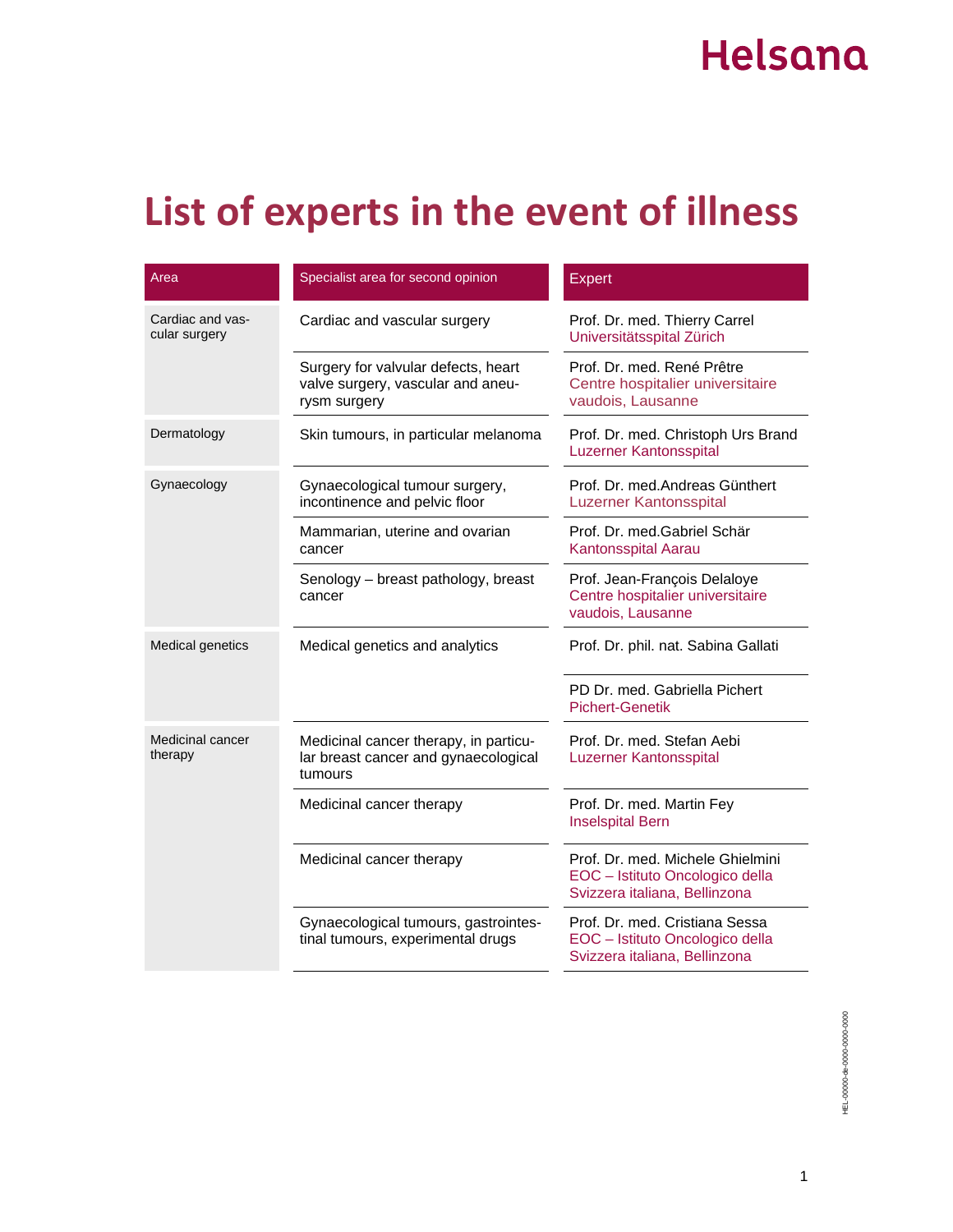## Helsana

| Area                            | Specialist area for second opinion                                               | <b>Expert</b>                                                                                 |
|---------------------------------|----------------------------------------------------------------------------------|-----------------------------------------------------------------------------------------------|
| Neurochirurgie                  | Brain tumours, herniated disc, spinal<br>stenosis                                | Prof. Dr. med. Andreas Raabe<br><b>Inselspital Bern</b>                                       |
|                                 | Neurovascular area, neurooncology                                                | Prof. Dr. med. Michael Reinert<br><b>EOC</b> - Ospedale Regionale<br>di Lugano                |
| Neurology                       | General neurology, sleep and wake<br>disorders, stroke, Parkinson's dis-<br>ease | Prof. Dr. med. Claudio L. Bassetti<br>Inselspital, Universitätsklinik für<br>Neurologie, Bern |
|                                 | Multiple sclerosis, neurology, in par-<br>ticular brain tumours, stroke          | Prof. Dr. med. Michael Weller<br>Universitätsspital Zürich                                    |
| Oncology, medical<br>oncology   | Breast cancer, gynaecological tu-<br>mourse                                      | Prof. Dr. med. Beat Thürlimann<br>Kantonsspital St. Gallen                                    |
| Ophthalmology                   | Corneal surgery, glaucoma surgery,<br>retinal surgery                            | Prof. Dr. med. Dr. phil. Michael<br>Thiel mit Team<br>Luzerner Kantonsspital                  |
| Otorhinolaryngology             | Ear, nose and throat cancer                                                      | Prof. Dr. med. Christian Simon<br>Centre hospitalier universitaire<br>vaudois, Lausanne       |
| Orthopedics and<br>traumatology | <b>Trauma Surgery</b>                                                            | Prof. Dr. med. Daniel Rikli<br>Universitätsspital Basel                                       |
| Radiology                       | Interventional radiology (vessels, tu-<br>mours, pain therapy)                   | Prof. Dr. med. Thomas Roeren<br>Kantonsspital Aarau                                           |
| Radiooncology                   | Radiosurgery, radiation therapy incl.<br>brachytherapy                           | Prof. Dr. med. Daniel Aebersold<br><b>Inselspital Bern</b>                                    |
|                                 | Radiation therapy for cancer, brain<br>tumours                                   | Prof. Dr. med. Stephan Bodis<br>Kantonsspital Aarau                                           |
| Reconstructive sur-<br>gery     | Facial palsy, hand surgery, plastic<br>surgery                                   | Prof. Dr. med. Pietro Giovanoli<br>Universitätsspital Zürich                                  |
| Thoracic surgery                | Thoracic wall, lung, mediastinum,<br>pleura, thoracic surgery                    | Prof. Dr. med. Hans-Beat Ris<br>Centre hospitalier universitaire<br>vaudois, Lausanne         |
|                                 | Lung cancer, thymom, mediastinum,<br>pleura, thoracic surgery                    | Prof. Dr. med. Walter Weder<br><b>Privatklinik Bethanien</b>                                  |